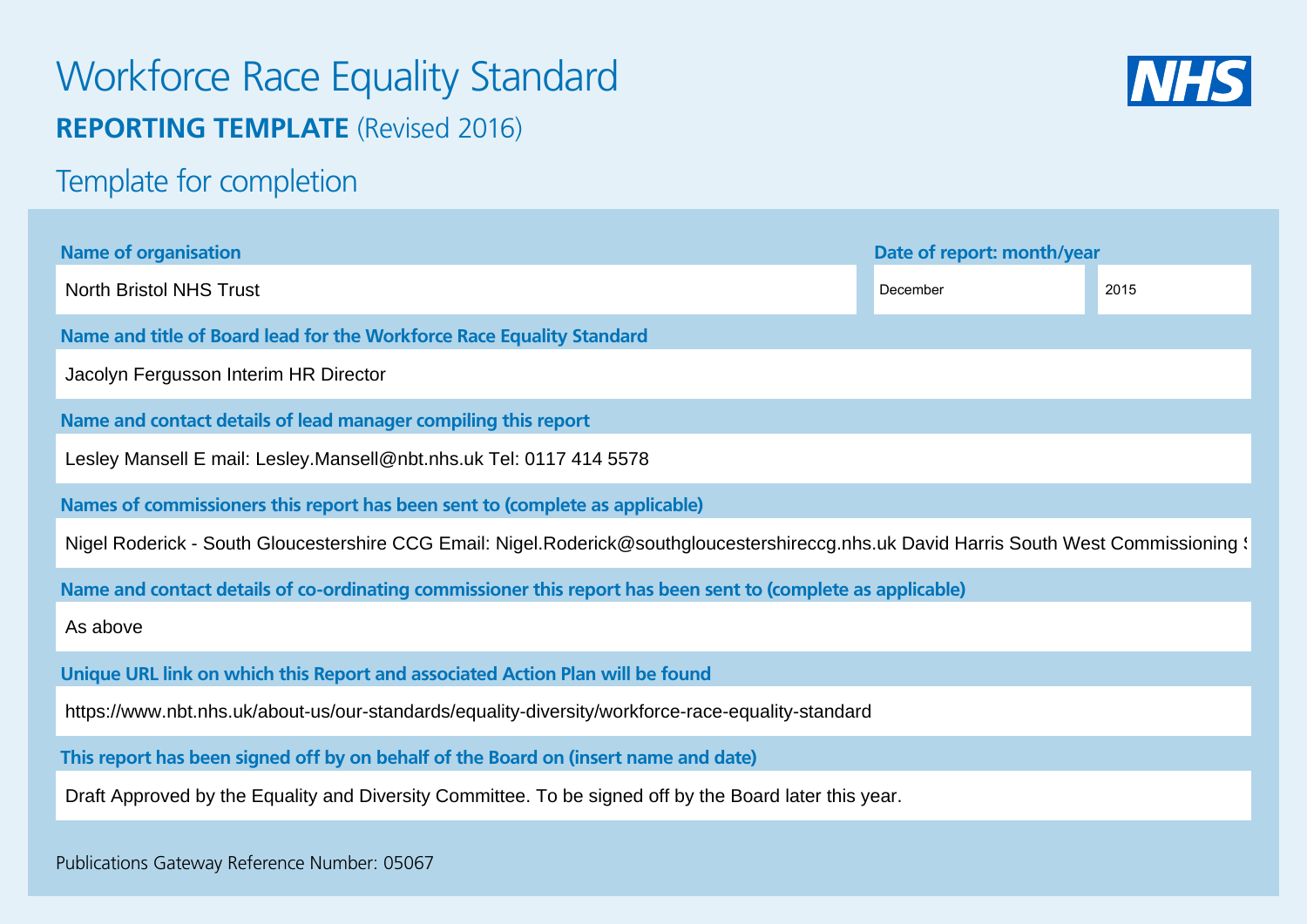### 1. Background narrative

#### **a. Any issues of completeness of data**

Monitoring of BME staff is very good. The Electronic Staff Record for 2015 showed less than 2% did not provide this information. This compares with 27% in 2009. Thus, it is easier to show where actions have an impact where is possible to link to the ESR. The Staff Attitude Survey had a very low response from BME staff in 2014 (7%) this increased to 30%, equating to over 2,600 individual responses in 2015.

The Family and Friends Test for staff does not include equality monitoring.

Further, there is still no reporting of monitoring date on race for Occupational Health e.g. counselling, sickness etc.

Leavers figures have increased for BME staff since 2014 but are still lower than the percentage of BME staff in the Trust. 2014 FTE Leavers excluding junior doctors: BME = 12% White = 86% Undisclosed = 2% Trust Staff BME = 14%

**b. Any matters relating to reliability of comparisons with previous years**

2 of the questions did not have data recorded in the 2014 Staff Attitude Survey, there is more data for 2015. Harassment and bullying figures (through the confidential helpline) are also low. Family and Friends Test for staff does not include equality monitoring although it has been requested.

## 2. Total numbers of staff

**a. Employed within this organisation at the date of the report**

7715 FTE

**b. Proportion of BME staff employed within this organisation at the date of the report**

15%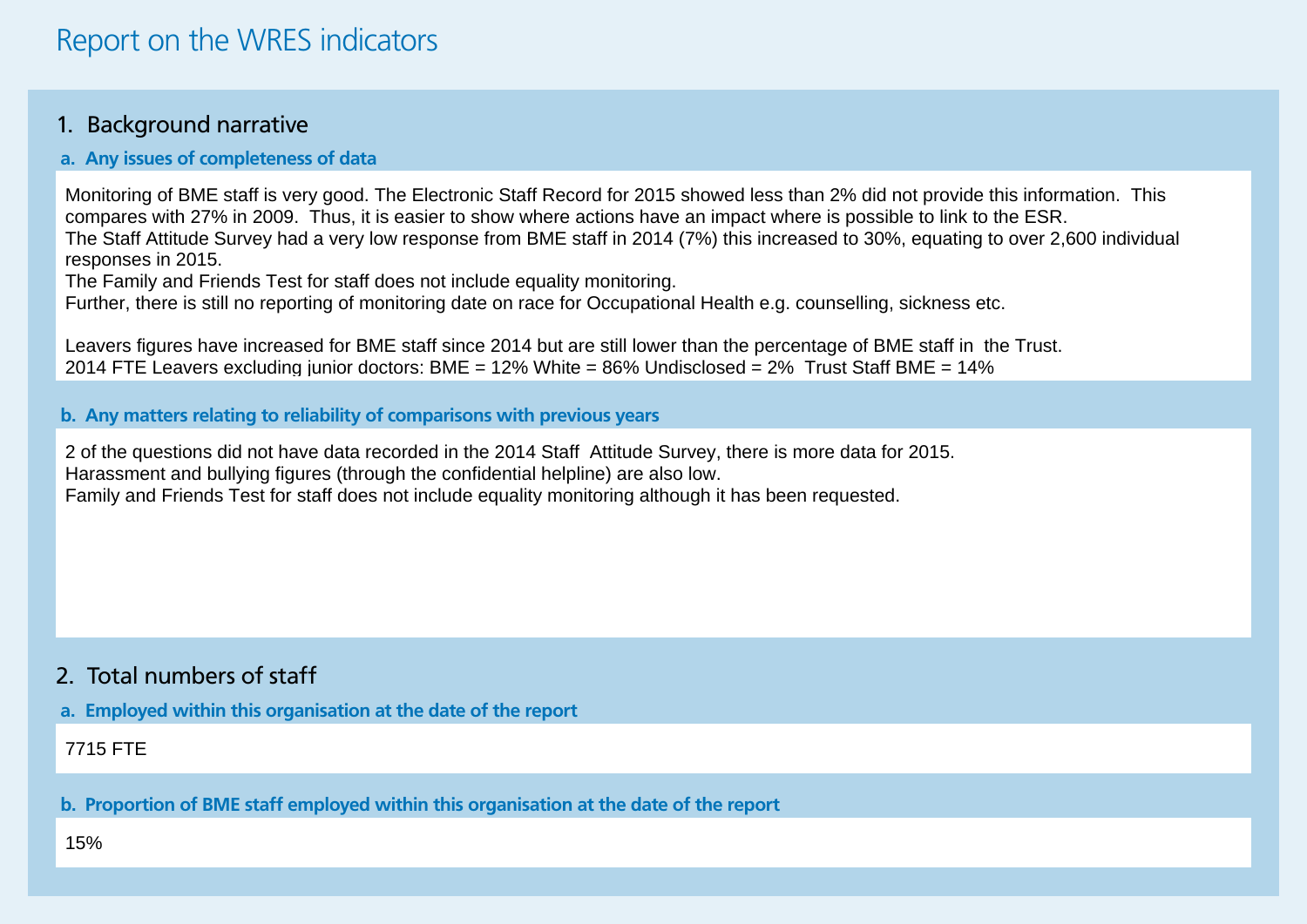## Report on the WRES indicators, continued

### 3. Self reporting

**a. The proportion of total staff who have self–reported their ethnicity**

98.64%

**b. Have any steps been taken in the last reporting period to improve the level of self-reporting by ethnicity**

This is not required as almost 100% of staff state their ethnicity. However, at Induction all new staff are encouraged to provide their equality information if they did not fully complete the form during the recruitment process. Electronic Staff Record - it is now possible to amend personal information on line and staff are encouraged to self report protected characteristics. They are informed of why this information is required, what it is used for and that it is stored anonymously. All face to face equality training includes a section on monitoring and participants are also encouraged to update their record. Statistics for religion and belief are improving, but those for disability and sexual orientation are low.

#### **c. Are any steps planned during the current reporting period to improve the level of self reporting by ethnicity**

See answer to "b" above.

### 4. Workforce data

**a. What period does the organisation's workforce data refer to?**

2015 Calendar year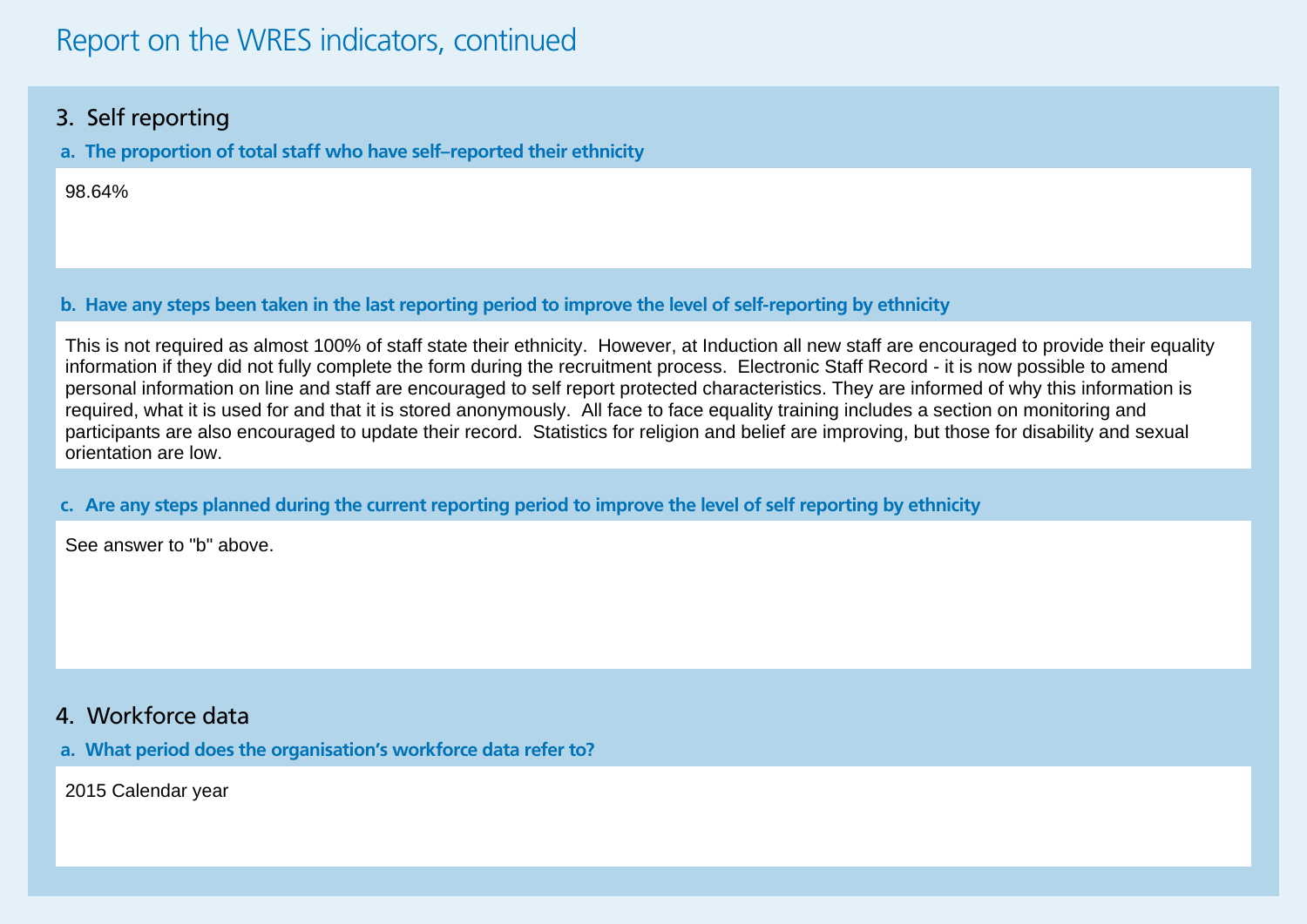## 5. Workforce Race Equality Indicators

Please note that only high level summary points should be provided in the text boxes below – the detail should be contained in accompanying WRES Action Plans.

|                | <b>Indicator</b>                                                                                                                                                                                                                                                                   | <b>Data for</b><br>reporting year | <b>Data for</b><br>previous year | Narrative - the implications of the data and<br>any additional background explanatory<br>narrative                                                                                                                                                                                                                                                                                      | Action taken and planned including e.g. does<br>the indicator link to EDS2 evidence and/or a<br>corporate Equality Objective                                                                                                                                                                                                                                                              |
|----------------|------------------------------------------------------------------------------------------------------------------------------------------------------------------------------------------------------------------------------------------------------------------------------------|-----------------------------------|----------------------------------|-----------------------------------------------------------------------------------------------------------------------------------------------------------------------------------------------------------------------------------------------------------------------------------------------------------------------------------------------------------------------------------------|-------------------------------------------------------------------------------------------------------------------------------------------------------------------------------------------------------------------------------------------------------------------------------------------------------------------------------------------------------------------------------------------|
|                | For each of these four workforce<br>indicators, compare the data for<br><b>White and BME staff</b>                                                                                                                                                                                 |                                   |                                  |                                                                                                                                                                                                                                                                                                                                                                                         |                                                                                                                                                                                                                                                                                                                                                                                           |
|                | Percentage of staff in each of the<br>AfC Bands 1-9 and VSM (including<br>executive Board members) compared<br>with the percentage of staff in the<br>overall workforce. Organisations should<br>undertake this calculation separately<br>for non-clinical and for clinical staff. | 0.11%                             | 3.47%                            | A Talent Management programme was planned<br>to be developed in 2015. The LEAD programme<br>was offered and 10% of BME staff undertook<br>some form of management training, compared<br>with 86% White staff, 2% did not state their<br>ethnicity. Mentoring is offered to for BME staff by<br>Board members and senior managers.<br>Training is also offered to RMF staff in interview | 2016 The action plan requested BME staff to<br>observe at interviews. In 2016 this will be<br>considered for senior posts. Retention interviews<br>were requested for BME staff who are in the<br>same post or level for three years to evaluate<br>reasons why they have not progressed/where<br>they want to go.<br>Mentoring and training is a priority in the BME                     |
| 2              | Relative likelihood of staff being<br>appointed from shortlisting across all<br>posts.                                                                                                                                                                                             | 16%                               | 23%                              | The Valued Based Recruitment process was<br>introduced in 2014 for HCA's/Housekeeping posts<br>and extended to cover Trainee Assistant<br>Practitioners, Domestics, Porters and Catering<br>staff.<br>2015 saw a drop of 7% in recruitment of BME<br>staff. It is not certain why this is but 36% more<br>applicants.                                                                   | Review recruitment skills for managers. Ensure<br>at least 1 person on panels had this training.<br>Set up Working Group to look at sample job<br>descriptions to ensure relevant.<br>A new Applicant Management System is to be<br>introduced in 2016 which will work with the NHS<br>jobs system and is a much easier system<br>Links to Eq Objective to include equality in            |
| 3              | Relative likelihood of staff entering<br>the formal disciplinary process, as<br>measured by entry into a formal<br>disciplinary investigation. This indicator<br>will be based on data from a two year<br>rolling average of the current year and<br>the previous year.            | 21%                               | 18%                              | These figures are increased for BME staff by 3%<br>from 2014. There were 4 more cases in 2015<br>than the previous year. Overall the total number<br>of cases is small. 4 cases did not record their<br>ethnicity.                                                                                                                                                                      | The BME action plan suggests that HR partners<br>should undergo further training on racism<br>awareness.<br>To be discussed with ASK HR for other ideas.                                                                                                                                                                                                                                  |
| $\overline{4}$ | Relative likelihood of staff accessing<br>non-mandatory training and CPD.                                                                                                                                                                                                          | 16%                               | 17%                              | The figure for 2015 is 1% less than in 2014<br>however, there is also increase in non-reporting<br>of ethnicity to 4%. Mandatory equality training for<br>all staff became a requirement in 2015. 18% of<br>BME staff and 74% of White staff undertook some<br>form of equality training. This represents 35% of<br>all staff.<br>There have been discussions to include EDS2           | 185 staff in FM had face to face training in<br>equality issues from August - December 2015.<br>Basic IT skills training was offered to all staff<br>particularly those who do not use a computer.<br>Links to Eq Objective to include equality in<br>department business plan and to improve equality<br>monitoring of data collected.<br>Unions offering ESOL training Under discussion |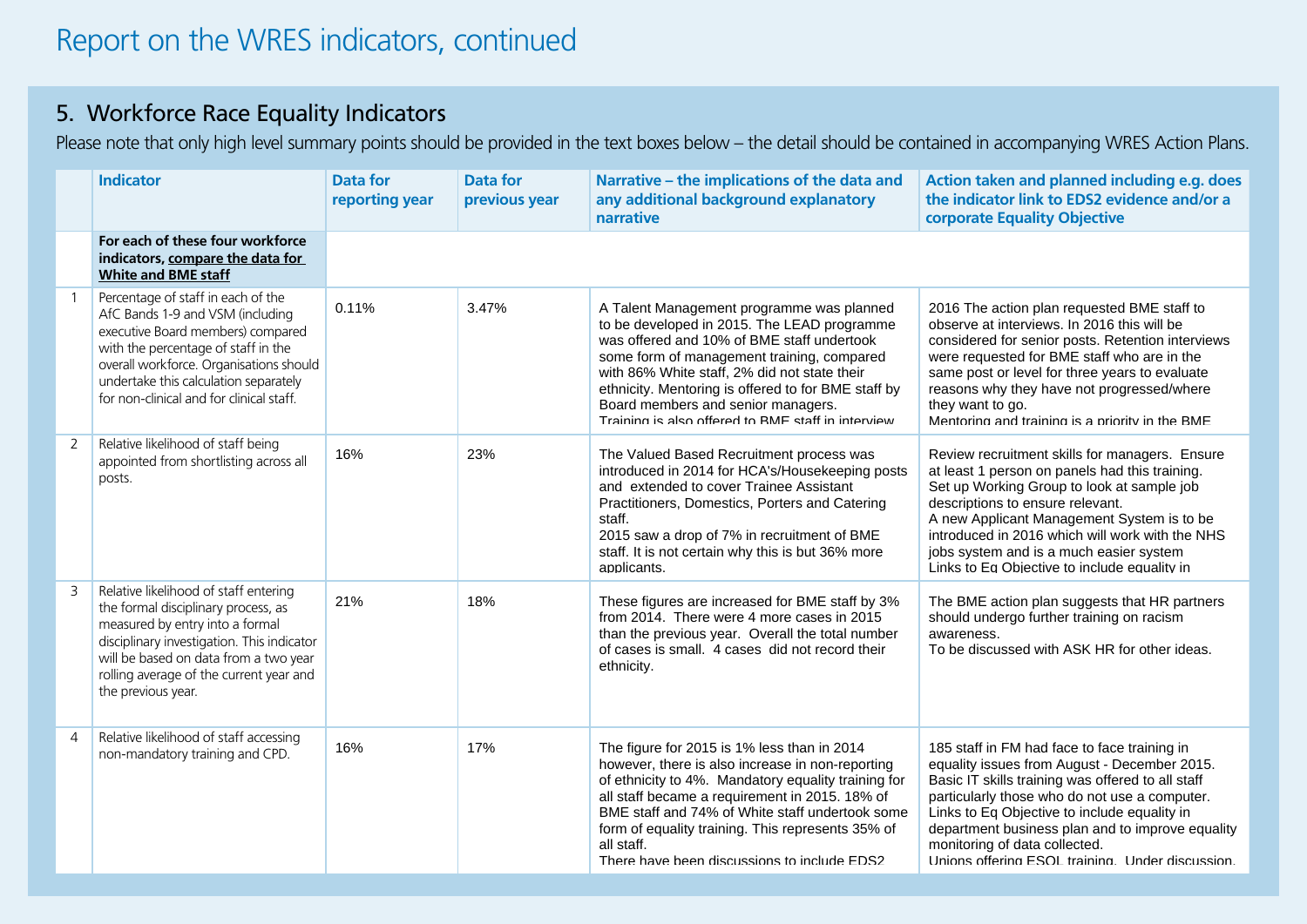## Report on the WRES indicators, continued

|                | <b>Indicator</b>                                                                                                                                                                     | <b>Data for</b>               | reporting year | <b>Data for</b><br>previous year | Narrative - the implications of the data and<br>any additional background explanatory<br>narrative                                                                                                                                                        | Action taken and planned including e.g. does<br>the indicator link to EDS2 evidence and/or a<br>corporate Equality Objective                                                                                                                               |
|----------------|--------------------------------------------------------------------------------------------------------------------------------------------------------------------------------------|-------------------------------|----------------|----------------------------------|-----------------------------------------------------------------------------------------------------------------------------------------------------------------------------------------------------------------------------------------------------------|------------------------------------------------------------------------------------------------------------------------------------------------------------------------------------------------------------------------------------------------------------|
|                | <b>National NHS Staff Survey</b><br>indicators (or equivalent)<br>For each of the four staff survey<br>indicators, compare the outcomes of<br>the responses for White and BME staff. |                               |                |                                  |                                                                                                                                                                                                                                                           |                                                                                                                                                                                                                                                            |
| 5              | KF 25. Percentage of staff<br>experiencing harassment, bullying or<br>abuse from patients, relatives or the<br>public in last 12 months.                                             | White 27                      |                | White 30                         | The NHS analysis of the 2014 data showed that                                                                                                                                                                                                             | A survey of BME staff is planned to encourage<br>reporting and to identify where action can be<br>taken.                                                                                                                                                   |
|                |                                                                                                                                                                                      | <b>BME</b> 28                 |                | <b>BME</b> 13                    | NBT reported the greatest positive gap of any of<br>the acute Trusts with over 15 fewer percentage<br>points of BME staff experiencing harassment,<br>bullying or abuse from patients, relatives or the                                                   |                                                                                                                                                                                                                                                            |
|                |                                                                                                                                                                                      |                               |                |                                  |                                                                                                                                                                                                                                                           |                                                                                                                                                                                                                                                            |
| 6              | KF 26. Percentage of staff experiencing<br>harassment, bullying or abuse from<br>staff in last 12 months.                                                                            | White 26<br>BME <sub>24</sub> |                | White 25                         | NBT and Tameside Hospital FT reported the<br>greatest positive gap of any of the acute Trusts<br>with over 12 fewer percentage points of BME staff<br>being harassed, bullied or abused by staff in<br>comparison to White staff.                         | The H&B Helpline service is promoted throughout<br>the year via the monthly equality newsletters,<br>equality noticeboards, Message of the Day - all<br>computers, via the staff equality groups and key<br>managers.                                      |
|                |                                                                                                                                                                                      |                               |                | <b>BME</b> 13                    |                                                                                                                                                                                                                                                           |                                                                                                                                                                                                                                                            |
|                |                                                                                                                                                                                      |                               |                |                                  |                                                                                                                                                                                                                                                           |                                                                                                                                                                                                                                                            |
| $\overline{7}$ | KF 21. Percentage believing that trust<br>provides equal opportunities for career<br>progression or promotion.                                                                       | White 87<br>BME 71            |                | White 87                         | The figure for 2015 is 16% lower than for White<br>staff. The career progression programme for<br>BME staff continues with mentoring by Board and<br>senior managers, training in interview skills, BME<br>staff as assessors at valued based recruitment | The programme will continue in 2016. The Talent<br>Management programme is looking at<br>incorporating the Valued Manager training.                                                                                                                        |
|                |                                                                                                                                                                                      |                               |                | BME -                            |                                                                                                                                                                                                                                                           |                                                                                                                                                                                                                                                            |
|                |                                                                                                                                                                                      |                               |                |                                  |                                                                                                                                                                                                                                                           |                                                                                                                                                                                                                                                            |
| 8              | Q17. In the last 12 months have you<br>personally experienced discrimination<br>at work from any of the following?<br>b) Manager/team leader or other<br>colleagues                  | White 7%                      |                | White 10%                        | Although no data for 2014 in SAS. BME staff<br>show 10% more than White staff that they have<br>been discriminated against.                                                                                                                               | See Q5 for some actions taken to improve<br>reporting of discrimination and to find out more of<br>BME staff experience.                                                                                                                                   |
|                |                                                                                                                                                                                      | <b>BME</b> 17%                |                | BME -                            |                                                                                                                                                                                                                                                           |                                                                                                                                                                                                                                                            |
|                |                                                                                                                                                                                      |                               |                |                                  |                                                                                                                                                                                                                                                           | BME staff group members were asked for                                                                                                                                                                                                                     |
|                | <b>Board representation indicator</b><br>For this indicator, compare the<br>difference for White and BME staff.                                                                      |                               |                |                                  |                                                                                                                                                                                                                                                           |                                                                                                                                                                                                                                                            |
| 9              | Percentage difference between<br>the organisations' Board voting<br>membership and its overall workforce.                                                                            | 8%                            |                | 14%                              | All formal Board members haver a vote i.e. the<br>seven non-executives, the chief executive, the<br>director of finance, the medical director, the<br>director of nursing and the director of operations.<br>Therefore 12 are able to vote. There are 17  | For 2016 NBT has given an expression of interest<br>to participate in the "Diversity Advantage" pilot<br>project, organised by the West of England<br>University. This involves mentoring a BME person<br>over a 6 month period for them to develop skills |

Note 1. All provider organisations to whom the NHS Standard Contract applies are required to conduct the NHS Staff Survey. Those organisations that do not undertake the NHS Staff Survey are recommended to do so, or to undertake an equivalent. luct the NHS Staff Survey. Those organisations that do not undertake the NHS Staff Survey are recommended to d In December 2015 the Board undertook training mentor. The Board will look to identify executive

**Note 2.** Please refer to the WRES Technical Guidance for clarification on the precise means for implementing each indicator.  $\mathcal{L}$  is a since  $\mathcal{L}$  and  $\mathcal{L}$  and  $\mathcal{L}$  and  $\mathcal{L}$  and  $\mathcal{L}$  and  $\mathcal{L}$  and  $\mathcal{L}$  and  $\mathcal{L}$  and  $\mathcal{L}$  and  $\mathcal{L}$  and  $\mathcal{L}$  and  $\mathcal{L}$  and  $\mathcal{L}$  and  $\mathcal{L}$  and  $\mathcal{L}$  and  $\mathcal{L$ on the WRES, why this had been set up and the performance of the NHS nationally, the NHS nationally, the NHS nationally, the NHS nationally, the NHS nationally, the NHS nationally, the NHS nationally, the NHS nationally, the NHS nationally, the NHS nationally, the NHS